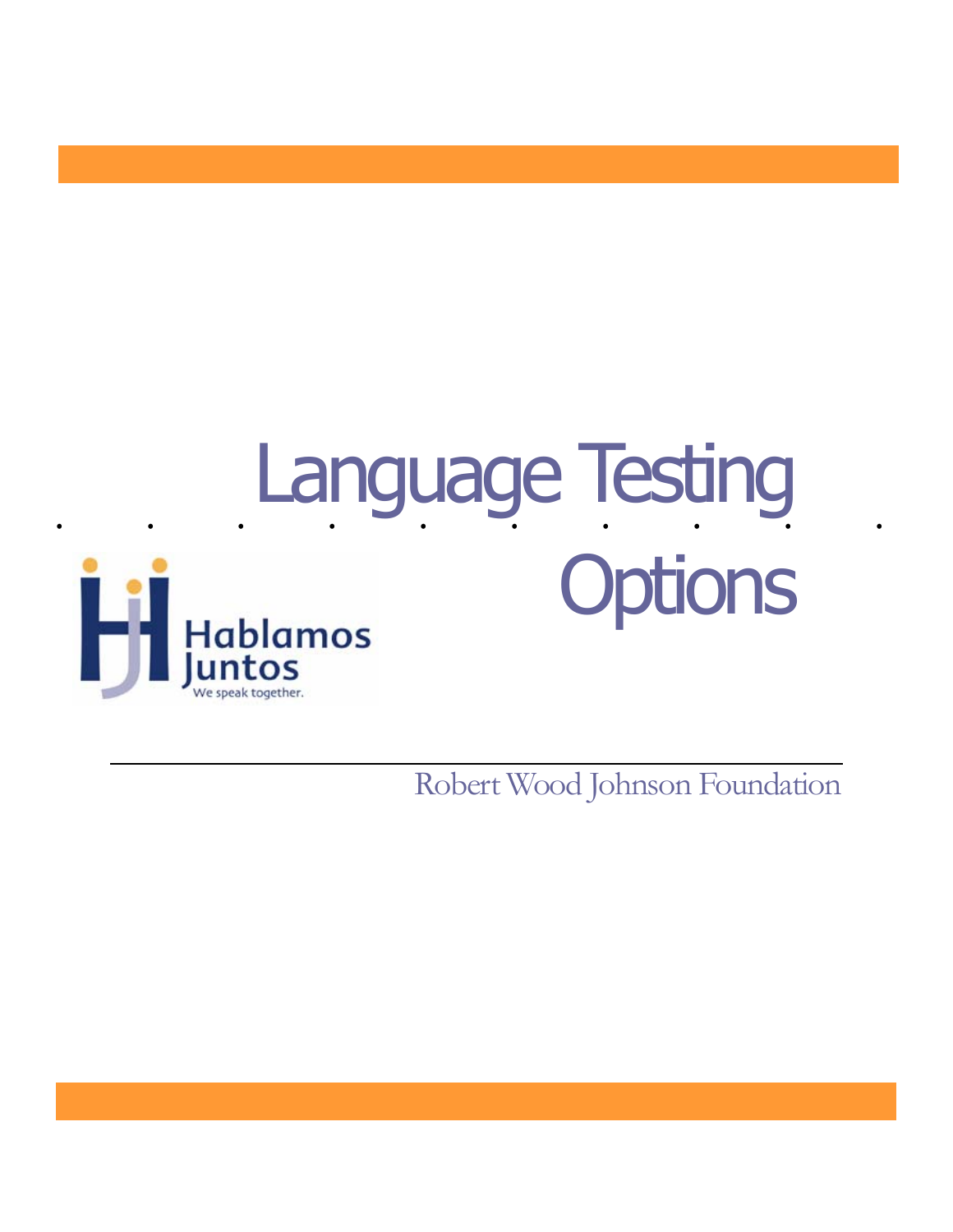**ROBERT W OOD JOH N SON FOUN DATION** 

**IMPROVING PATIENT-PROVIDER COMMUNICATION FOR LATINOS** 

# Language Testing Options

*As a courtesy to Hablamos Juntos grantees, we have compiled a list of testing options to be used for informational purposes only. Inclusion in this resource list does not imply any endorsement, recommendation, or approval by either The Robert Wood Johnson Foundation or Hablamos Juntos.* 

> Hablamos Juntos 1050 N. Mills Avenue • Claremont, CA 91711 Phone 909.607.9834 • Fax 909.607.9844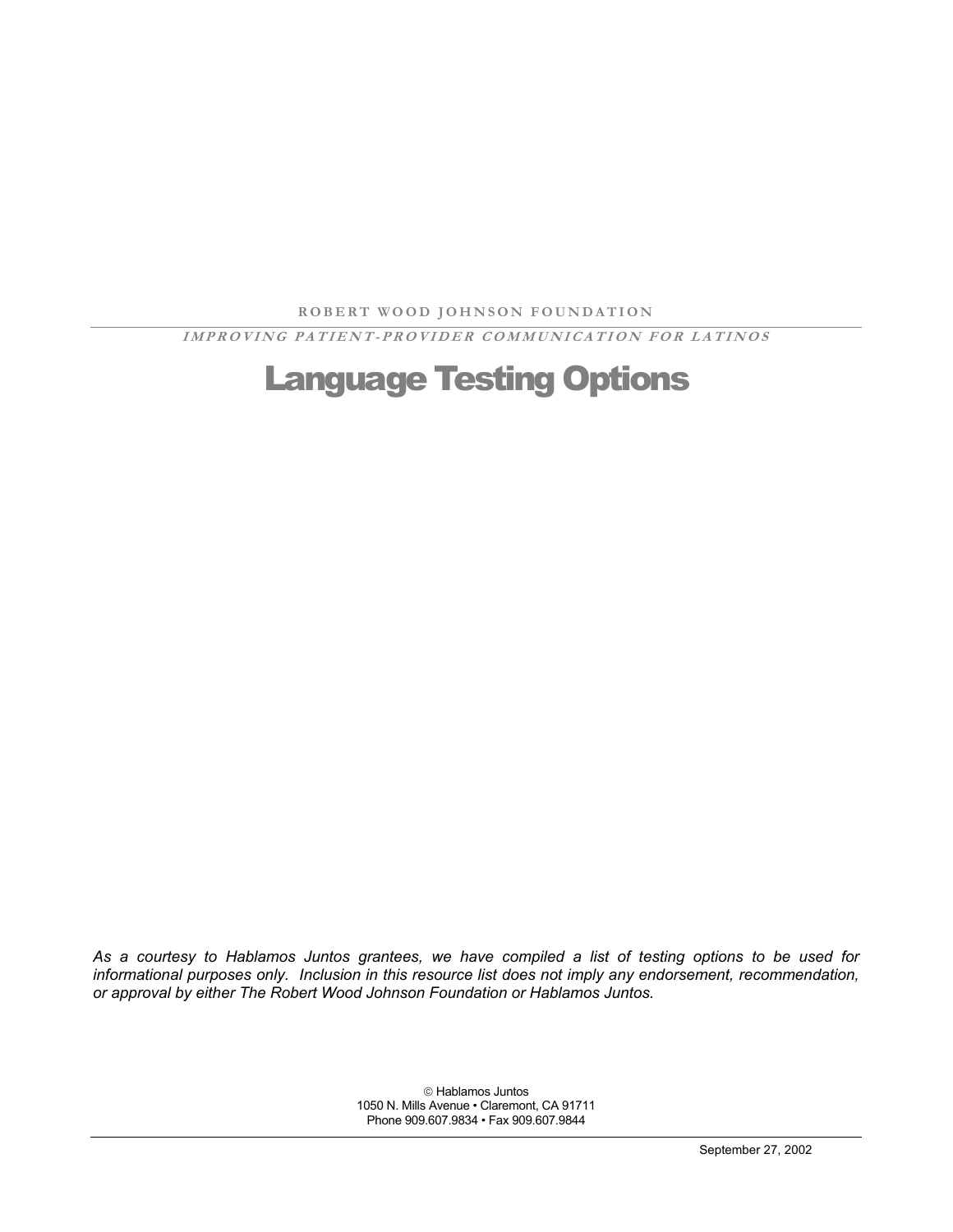# Table of Contents

|                                                                                  | $\overline{\phantom{a}}$ 2 |
|----------------------------------------------------------------------------------|----------------------------|
|                                                                                  |                            |
|                                                                                  |                            |
|                                                                                  |                            |
|                                                                                  | $\overline{\phantom{a}}$ 5 |
|                                                                                  |                            |
|                                                                                  |                            |
| Hablamos Juntos National Program Office Staff __________________________________ |                            |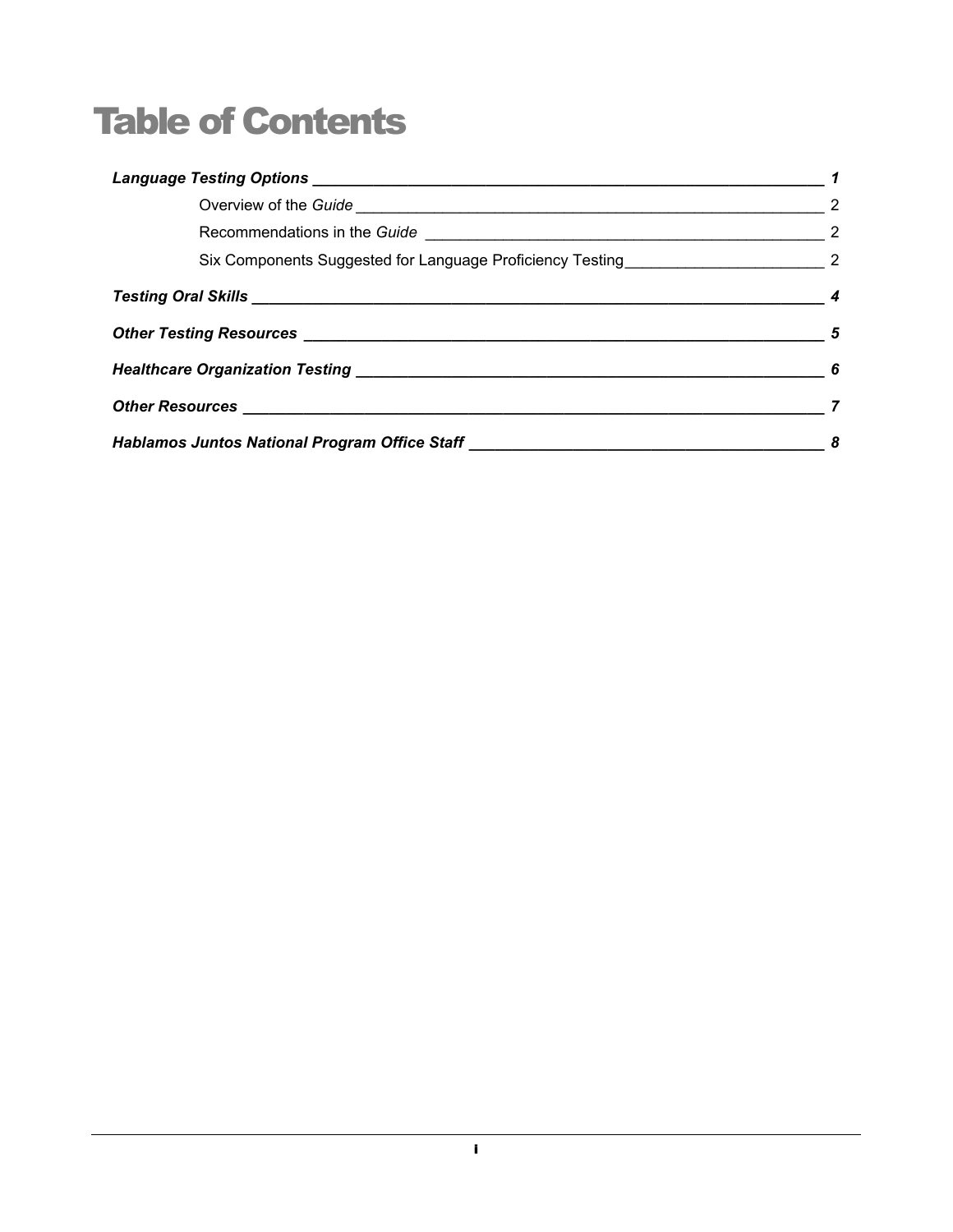# <span id="page-3-0"></span>Language Testing Options

T The testing of language capabilities is a beginning step to assess the abilities of a person used in an interpreter. Language competency is an important consideration in recruiting and hiring interpreters as well as in d interpreter. Language competency is an important consideration in recruiting and hiring interpreters as well as in determining whether a bilingual employee is able to function in an interpreter role. The attached information details the criteria for assessing interpreter competence, which includes language ability. This is an introduction for understanding testing options currently available.

This report provides readers with information on assessing language skills and is designed to provide a snapshot of organizations currently testing language ability and oral skills. Tests for language proficiency are available in a variety of forms. Some are internationally recognized and standardized while others are newly developed for specific environments and specific purposes. Several health organizations also have developed organization specific means to test for language proficiency. Collectively, these options provide a snapshot of the field in terms of testing language ability and oral skills.

The NCIHC *Guide to Initial Assessment of Interpreter Qualifications<sup>1</sup> (Guide) describes both informal and* formal (objective) models for assessing basic oral language skills. A summary of the guide follows. The *Guide* was produced under a contract between the Department of Health and Human Services Office of Minority Health and the National Council on Interpreting in Health Care. Readers are encouraged to obtain a complete copy of the *Guide* from the National Council on Interpreting in Health Care website, www.ncihc.org.

Updatedinformation on various organizations that test language ability and oral skills is provided in this report.<sup>2</sup> Included are organization's names, websites, e-mail address, and updated information on the cost of testing, length of testing, and any specialties that are offered (such as healthcare testing).



 $\overline{a}$ 

<span id="page-3-1"></span>**<sup>1</sup>** *Guide to Initial Assessment of Interpreter Qualifications (*April, 2001) Maria-Paz Beltran Avery, Ann Chun, Bruce Downing, Marcia Maynard, Karin Ruschke, Shiva Bidar-Sielaff, Cindy Roat; The National Council on Interpretation in Health Care Working Paper Series

<span id="page-3-2"></span> $2$  Updated information on oral proficiency testing services was obtained by telephone from the agencies listed in July 2002.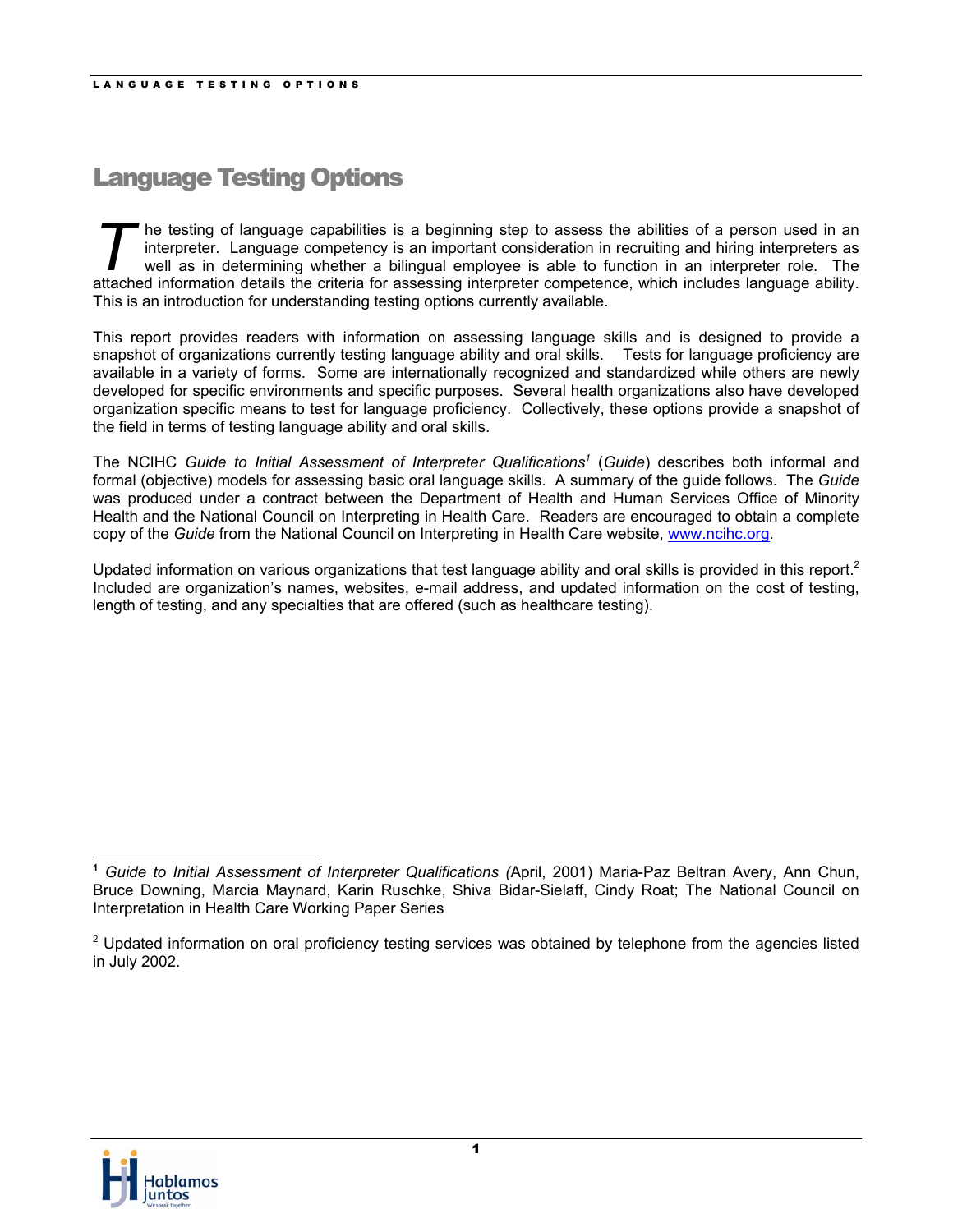<span id="page-4-0"></span>The NCIHC *Guide to Initial Assessment of Interpreter Qualifications* (*Guide*) lays out a strategy for the assessment of interpreter's qualifications at the point where they are being hired by an organization or being admitted to an interpreter's pool. The *Guide* outlines the issues that need to be considered by health care organizations in developing their own internal strategy or policy for assessing candidate's skills and may offer suggestions for assessing language skills of bilingual staff used as interpreters. Language testing—an assessment of language proficiency—is one component of the more comprehensive process of assessing an interpreter's ability outlined by the guide. The key points made in the *Guide* with regard to the testing of language ability are summarized below.

The guide lays out a strategy for the assessment of interpreter's qualifications at the point where they are either being hired by an organization or being admitted to an interpreter's pool. The authors provide an outline of issues that need to be considered by health care organizations in developing their own internal strategy or policy for OVERVIEW OF THE *GUI D E*

assessing candidate's skills. Language testing, which is an assessment of language proficiency, is one component of the more comprehensive process of assessing an interpreter's ability, as outlined by the guide.

|              | Feedback should be given to those being assessed to identify specific needs for<br>RECOMMENDATIONS training and personal development. |
|--------------|---------------------------------------------------------------------------------------------------------------------------------------|
| IN THE GUIDE | The need for assessment does not disappear after hiring.                                                                              |

Certification requires formal assessment with a valid and reliable instrument. Examples include the State of Washington, CHIA, MMIA, and NCIHC.

An official certificate or college degree from an interpreter program does not imply that a person is certified.

#### SIX COMPONENTS SUGGESTED FOR LANGUAGE PROFICIENCY TESTING

## *1. BASIC LANGUAGE SKILL*

This includes speaking and understanding the two languages being interpreted. The Guide describes both informal (subjective) and formal (objective) models for assessing basic oral language skills. Language proficiency can be tested via unstructured informal oral interview, semi-structured formal interview, or the ACTFL Oral Proficiency Interview. English may be assessed with the Test of English as a Foreign Language (TOEFL), Basic English as a Second Language (BEST), or SPEAK. Tests for basic language skills usually cover the following:

- **English oral comprehension**
- English oral production
- Non-English comprehension
- Non-English production

There is debate about comprehension and production of written language.

## *2. ETHICAL CASE STUDY*

This includes knowledge of code of ethics and decision-making. Examples include MMIA, Bridging the Gap, CHIA, and NCIHC. Testing of ethics is based on a written or oral scenario to which the candidate reacts. Components of ethical principles include confidentiality, accuracy and completeness, impartiality, respect and professionalism, conveying cultural information, and acceptance of assignments.

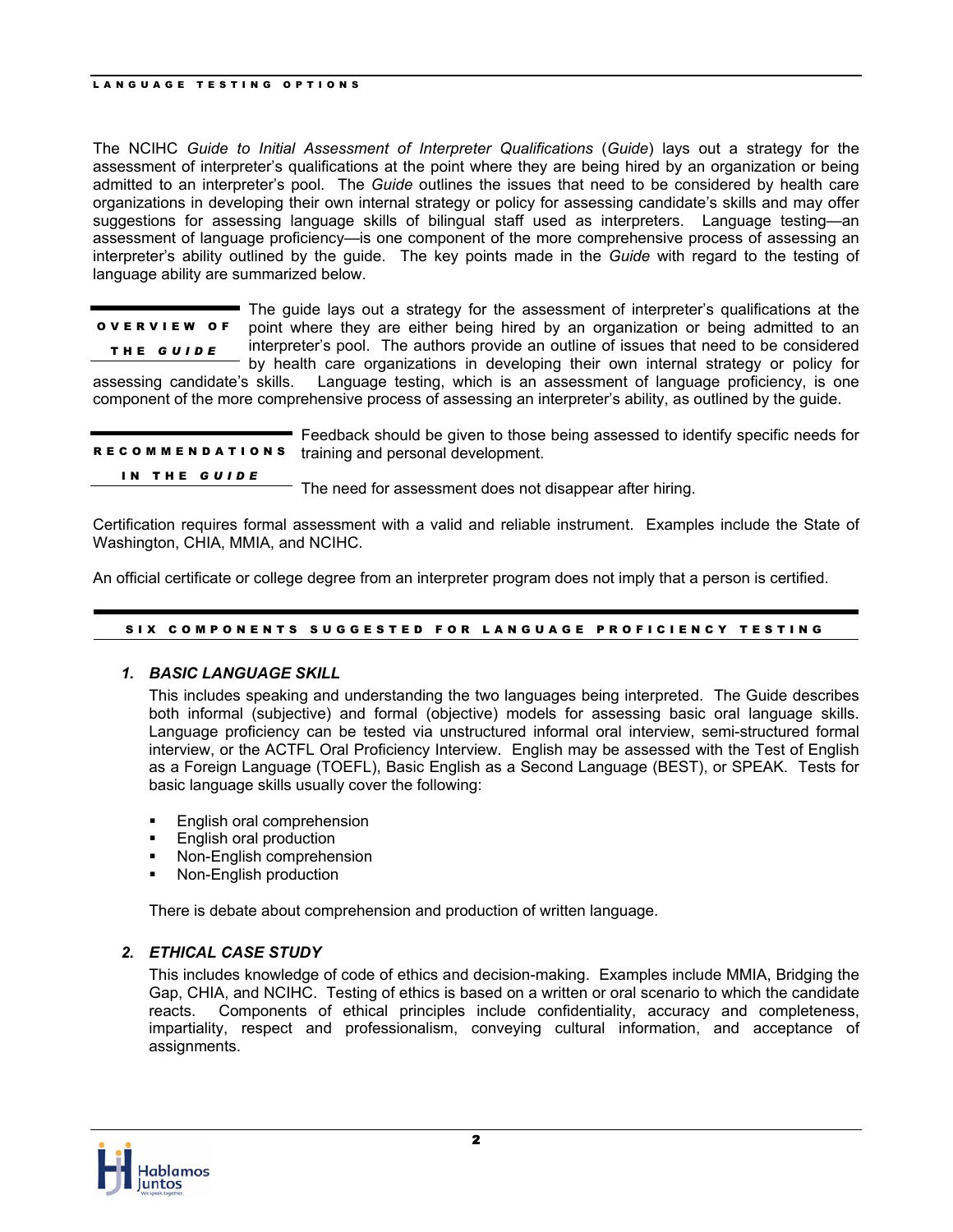## *3. CULTURAL ISSUES*

Ability to respond to cultural misunderstandings brought on by language and culturally based beliefs, values, and assumptions. This is assessed through the presentation of scenarios that describe cultural barriers, and candidates are asked how they would respond.

# *4. HEALTH CARE TERMINOLOGY*

Terminology and concepts such as anatomy, symptoms, illnesses, procedures and tests, equipment, treatment, specialists, hospital departments, and medications can be included. Oral and written tests can assess health care terminology by translating a list of terms from one language to the other. Roleplay can also be used to test terminology.

## *5. INTEGRATED INTERPRETING SKILLS*

Ability to interpret a simulated cross-linguistic review with accuracy and completeness to maximize communication and understanding. Examples of skills include asking for pauses and clarification, using mnemonic devices to remember key information, and managing communication flow. Scripted role-play (which can be audio or video-taped) is used to assess these skills. Evaluators look at whether the candidate used the consecutive mode of interpreting, whether the candidate was positioned unobtrusively, and how well the candidate intervened.

# *6. TRANSLATION OF SIMPLE INSTRUCTIONS*

Includes application forms, signage, notices, surveys, brochures, invoices, bills, discharge instructions, appointment cards, and medication labels. Interpreters should be able to both translate written messages into spoken messages and translate short passages of written text into written form in another language. The literacy of the patient needs to be considered. Assessing translation ability is done through using actual text commonly encountered in medical settings. A candidate may translate written text into spoken form (usually English to the target language) or translate from English into written form of another language.

The *Guide* suggests that the order of testing the above components is based on cost and efficiency and that these different components of assessment can be weighted differently based on importance. For example, basic language skills may constitute a larger percentage of the overall score on an interpreter test than translation skills.

Assessment may also be done before (as a standard for accepting applicants) or after training (to determine how much the applicant benefited from the training).

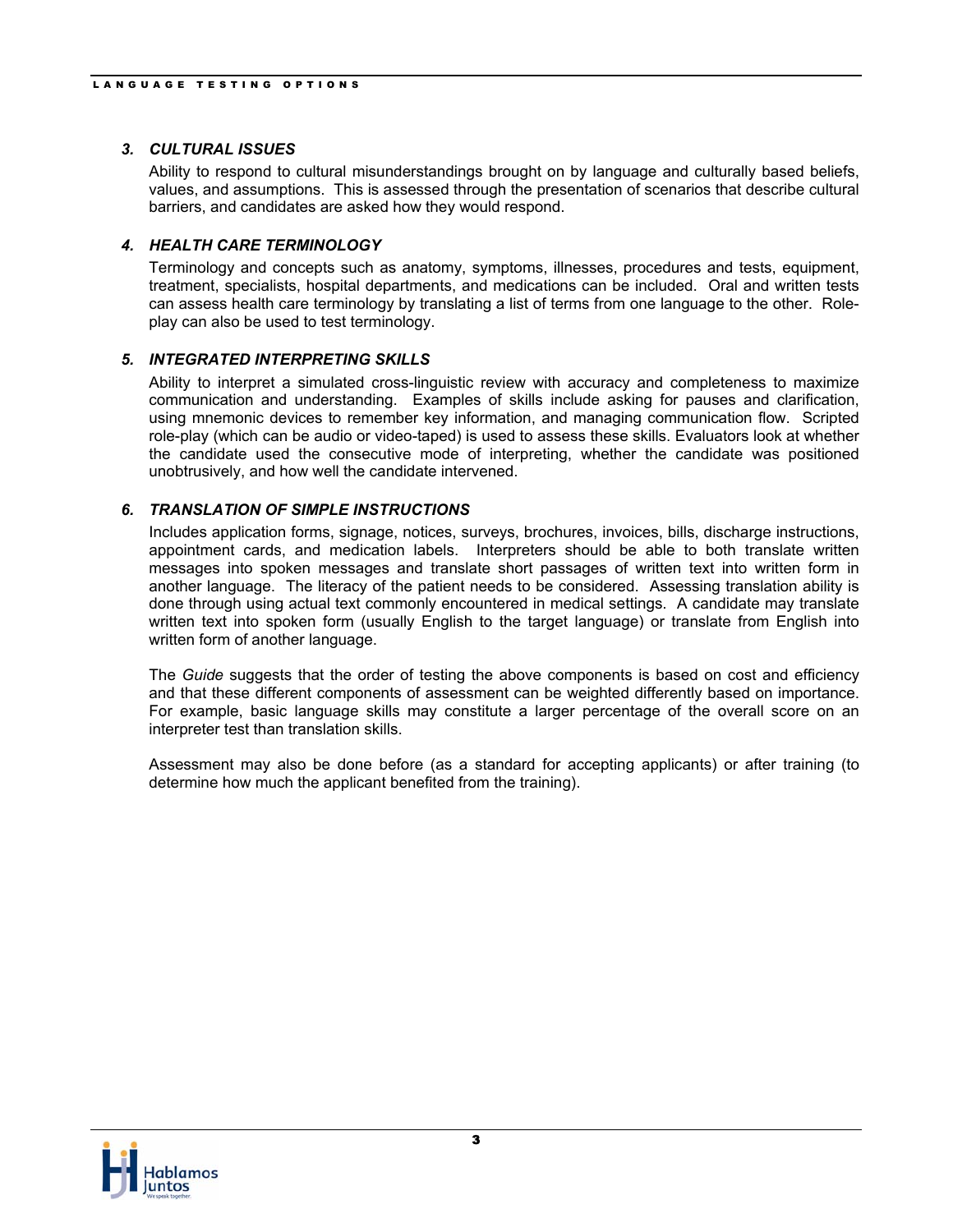# <span id="page-6-0"></span>Testing Oral Skills

The *Guide* references the following two companies that provide oral proficiency testing services.

# **Language Testing International (LTI)[3](#page-6-1)**

Helen Hamlyn, Testing Director hamlyn@languagetesting.com Phone 914-948-5100 or 800-486-8444, extension 4 www.languagetesting.com

LTI provides formal oral language testing services over the telephone in 37 languages, including Spanish (the test can also be conducted face-to-face). LTI uses the ACTFL (American Council on the Teaching of Foreign Languages) oral proficiency interview and rating system, which is an internationally recognized test of language proficiency. The test lasts 30 minutes and consists of a structured conversation between a trained and certified interviewer and the person being assessed. The interviewer probes and asks questions about the interviewee's interests, and the conversation escalates in level of difficulty. A second part is a role-play in which the interviewee is asked to play one role. The tape is rated first by the interviewer and then again by the second rater. The test is conducted and rated by ACTFL certified interpreters who are academics or language professionals. The test costs \$139 and the rating takes 2-4 weeks. The conversation and role-play can be adapted to the medical context. However, the test assesses general language proficiency and does not assess medical terminology. The rating scale has ten proficiency levels ranging from Novice Low to Superior. LTI can also consult with organizations to determine what level is acceptable as "passing," depending on the needs of the organization. LTI works with the Mayo Clinic in assessing their interpreters.

The Center for Applied Linguistics (CAL), Washington D.C Laurel Winston Phone: 202-362-0700 laurel@cal.org [www.cal.org](http://www.cal.org/)

CAL offers a Simulated Oral Proficiency Interview (SOPI)—a type of tape-mediated test of speaking proficiency. All SOPI items are based on the ACTFL speaking proficiency guidelines. The test can be selfadministered by the candidate with a master tape and a test booklet. It can also be used in a language laboratory setting to test groups. Reponses are recorded and evaluated by a trained reviewer using the same ACTFL guidelines. The test takes around 25-50 minutes depending on the examinee level of proficiency and is available in 11 languages. Each test costs \$115 per examinee. CAL also conducts rater-training workshops to prepare internal raters for any organization and has developed a Self-instructional Rater Training Kit to make rater training more accessible.

<span id="page-6-1"></span>3 Information obtained during a telephone conversation between Bob Katz, President and former Hablamos Juntos Deputy Director Dania Wasongarz.

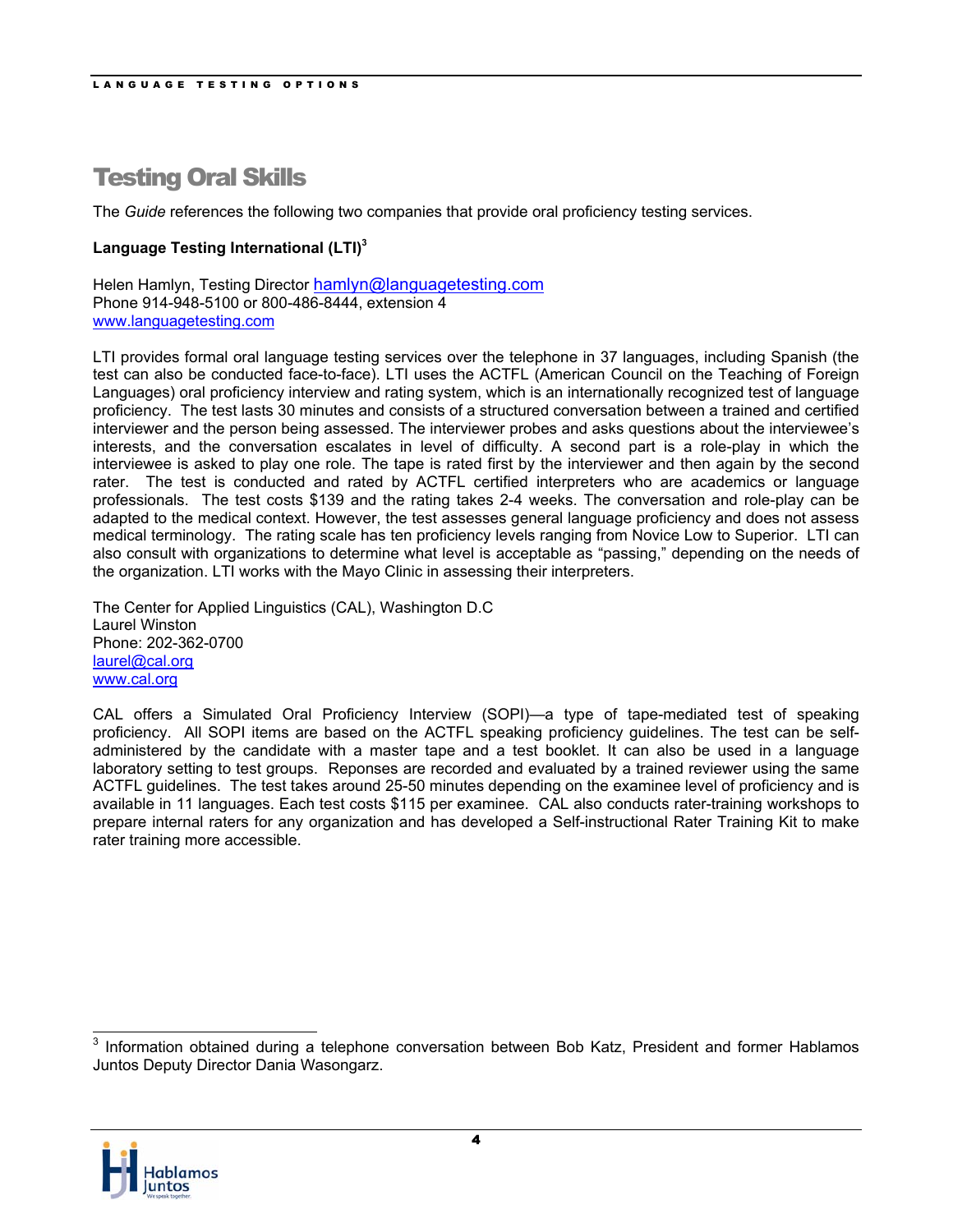# <span id="page-7-0"></span>Other Testing Resources

The following are other testing resources:

Language Line Contact: Danyune Geertsen Phone: (831) 648-5819 danyune@langualine.com www.languageline.com 1-877-351-6636

The Language Line University provides over the phone medical interpreter testing in 22 languages. The tests assess language proficiency and cover medical and health insurance terminology knowledge. After the completion of the tests, a test scorecard is issued. The cost is \$125 per person tested.

UNAM-San Antonio Martha Elena Cortes Academic Coordinator Phone: 210-222-8626 Fax 210-225-1772 mecs@servidor.unam.mx www.usa.unam.mx

UNAM (Universidad Autonoma de Mexico) in San Antonio is a branch of the National University of Mexico. The UNAM-San Antonio organizes academic activities and seminars on cultural issues, and offers English and Spanish classes. It operates under the supervision of the UNAM School for Foreign Students (CEPE), located in Mexico City. UNAM-San Antonio faculty designed and provide an oral and written test to evaluate Spanish proficiency. The City of San Antonio contracts with them to evaluate the Spanish proficiency of their employees. The oral test is rated with the ACTFL rating scale. Individuals take the test at the University Language Lab. A taped interviewer asks questions about different subjects. At each level the abilities of the speaker are defined. The oral responses of the individual being tested are taped and assessed by the faculty. The test lasts twelve minutes and costs about \$60. UNAM-San Antonio has the institutional capability of designing a test to measure Spanish oral proficiency for individuals that work in the health care field.

CEPE has another test called *Examen de Posesión de la Lengua Española*. It is a written multiple choice test that measures listening comprehension, reading comprehension, grammar, writing, and oral skills. It is similar to the Test of English as a Foreign Language (TOEFL), with the difference that it includes the measurement of the oral ability. CEPE faculty in Mexico City scores the tests.

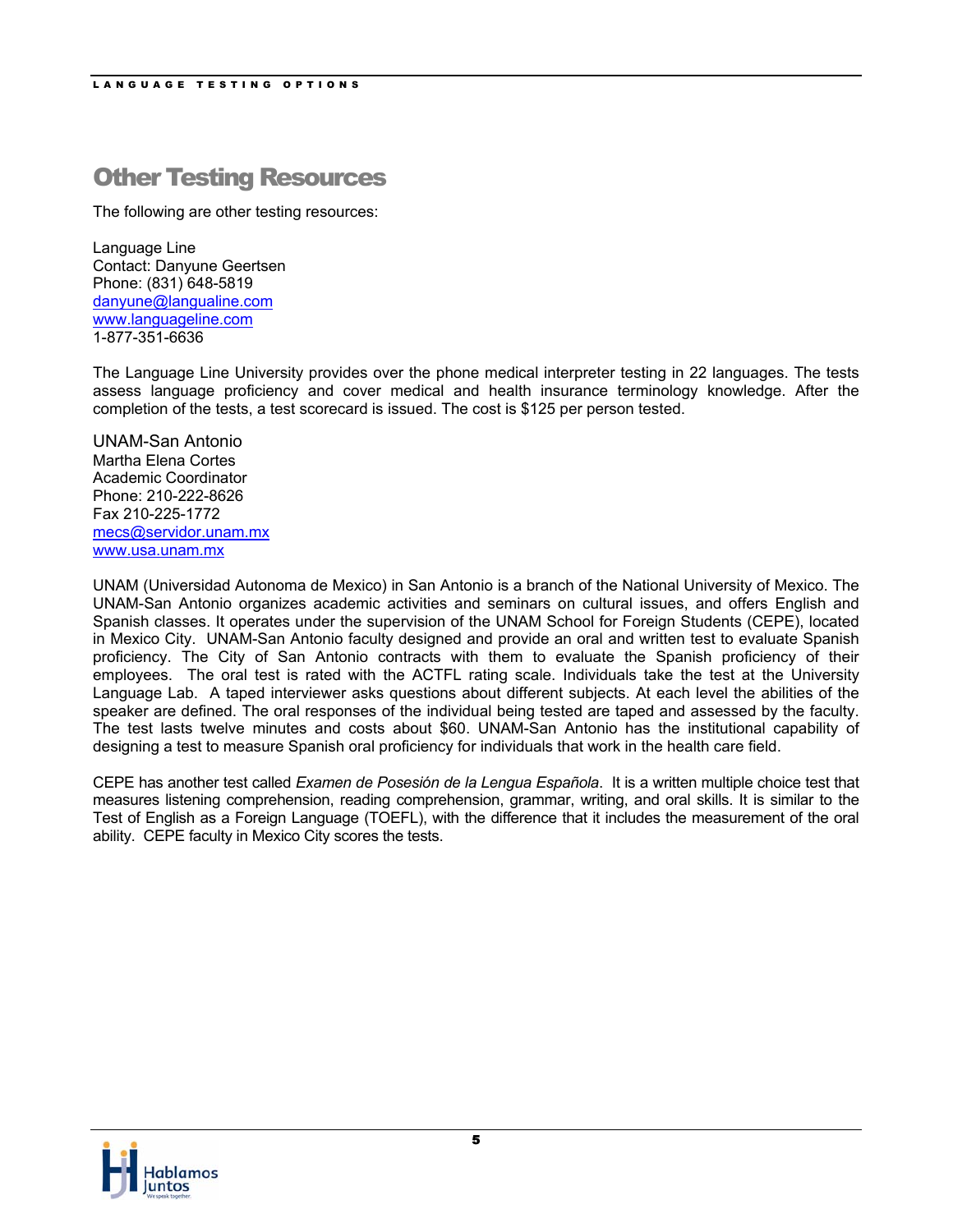# <span id="page-8-0"></span>Healthcare Organization Testing

The NCIHC Guide outlines the issues that need to be considered by health care organizations in developing their own internal strategy or policy for assessing a candidate's skills. In order to understand how different organizations mange the assessment of interpreter's and/or bilingual employees' language skills, Hablamos Juntos spoke to Gayle Tang, Director, National Linguistic & Cultural Programs at Kaiser Permanente, Shiva Bidar-Sielaff, Manager of Interpreter Services/Minority Community Relations at University of Wisconsin Hospital & Clinics, and Beatriz Solis, Director of Cultural and Linguistic Services at LA Care Health Plan.

Both Kaiser Permanente and University of Wisconsin Hospital and Clinics developed their own internal process and tools to assess interpreter's skills rather than contracting out with language testing services. Below is a summary of the process that Shiva was instrumental in developing and is currently managing for the UW Hospital and Clinics. The language testing process was developed to meet the needs of a coalition of medical clinics and hospitals in Madison, WI in terms of assessing the minimum skills applicants need to have to be considered for interpreter positions. The test assesses the English and Spanish ability of the applicant to interpret within the medical setting.

The test has two components: an oral and a written part. The test is rated on a scale of 150 points. 120 points (80%) is the minimum to pass the test. The oral component counts 85 points because oral ability is considered to be more important that written skills. The oral part is structured as a role-play. Two raters play the role of a patient and a doctor. A real-life situation is roll played and the applicant is asked to interpret. The test is recorded and the applicant is rated on different criteria such as omissions, repetitions, retention, flow, etc. This part counts as 75 of the 85 points. Applicants are also asked to verbally respond to an open-ended question on interpreter's ethics. A situation is described and the applicant is asked to respond how they will handle it applying the Hospital Interpreters Code of Ethics that they are given in advance in an informational package. The questions have a value of 10 points. The oral part takes about 20 minutes.

The written section of the test asks applicants to translate 20 medical terms from Spanish to English and 20 from English to Spanish. They are also asked to translate a paragraph from English to Spanish. The paragraph is taken from common instructions given to patients (i.e., post-operation care instructions). The duration of the written portion is approximately 1.5 hours.

Two to three raters evaluate the taped role-play and the written section. A written evaluation is provided to the applicant. One rater is a federally certified court interpreter. The percentage of applicants that past the test is only about 10%. An average of eight tests are performed each month. Raters are paid about \$25 hour. It takes raters about 2 hours to evaluate the candidate in addition to the test time. The total estimated cost for the medical institution per test is about \$100. For more information please review Shiva's e-mail with attachments.

LA Care Health Plan contracts out with Berlitz for testing the Spanish language proficiency of their bilingual employees. Employees get a bonus of 50 cents extra per hour for passing the written test and 50 cents for passing the oral test (1 dollar for passing both), Employees have an incentive for passing the test. Their income can potentially increase by 2,000-3,000

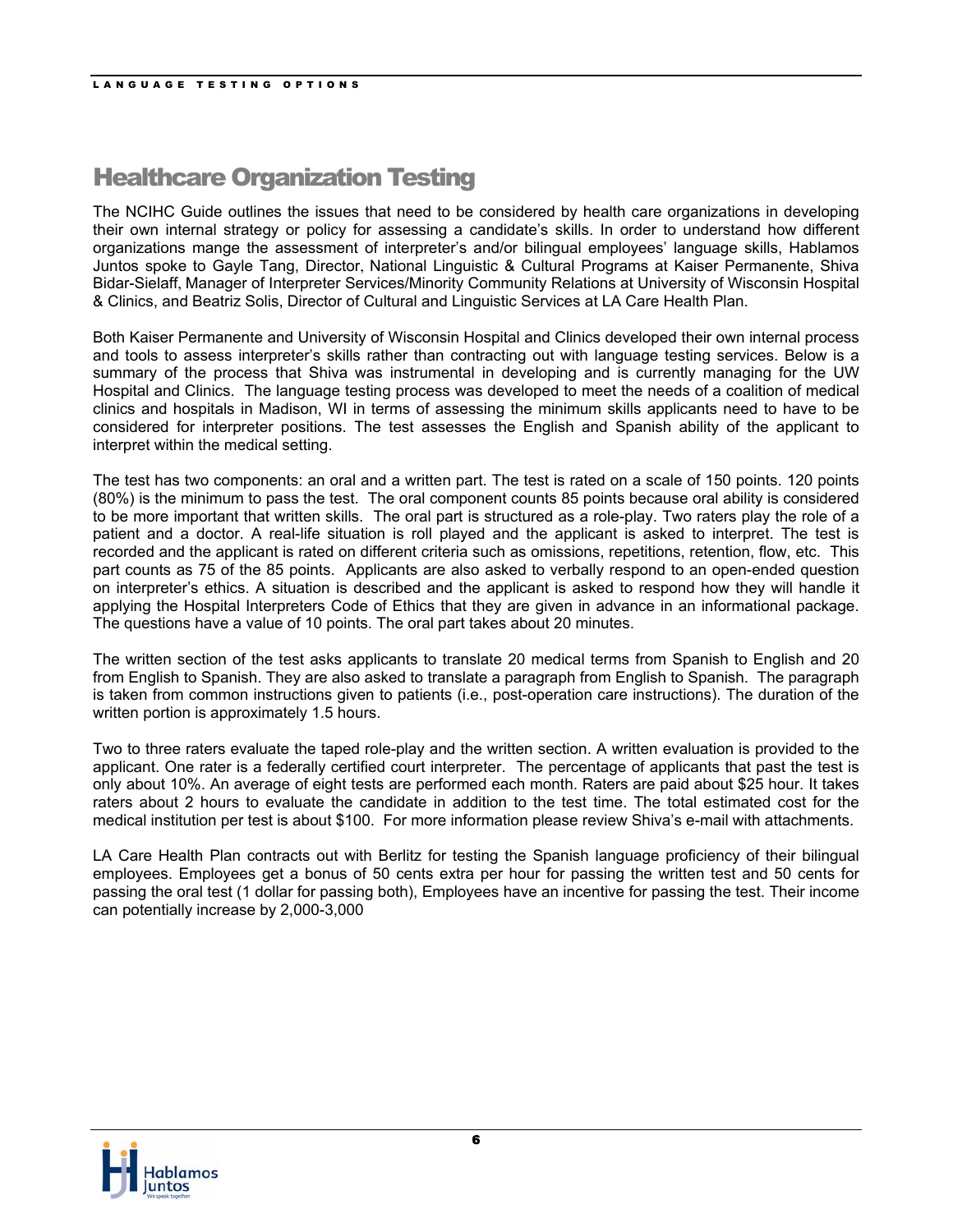<span id="page-9-0"></span>dollars per year. Depending on their job responsibilities, bilingual employees take the written, the oral or both. LA Care worked with Berlitz to include medical terminology and health plan vocabulary into the test. Employees get rated on a scale of 1-5, with 3 as the minimum for passing. Employees that score a 3 are looked at more closely to see what level of skill their job requires. The cost is \$75 per test. LA Care does a quality check by having a second reviewer, external to Berlitz, assess the score. LA Care prefers to contract out the testing services with an external company partly because they want to avoid biases in the testing process LA Care's Berlitz contact is Stephanie 310-276-1101.

# Other Resources

International Language Services, Chicago Karen Ruschke (refer by Shiva) Phone: (773) 728-8804 [kruschke@mindspring.com](mailto:kruschke@mindspring.com)

Interpreters & Translators Associations SCATIA (Southern California Area Translators & Interpreters Association) Phone: (818) 725-3899 Fax (818) 340-9177 www.scatia.org

# **State Certification Testing**

Washington State DSHS Oscar Cerda, Manager Language Interpreter Services & Translations Phone: (360) 664-6020 Fax (360) 664-6179 cerdaoe@dshs.wa.gov

## **Bilingual Education Testing Resources**

Several language-testing tools have been developed in the field of bilingual education. Through Internet research, I found the following organizations that provide these tools/services for assessing language proficiency in English and Spanish.

## **Idea Proficiency Test**

Ballard & Tighe Publishing Company 480 Atlas Street Brea, California 92821 Phone: (800) 321-4332, Fax: (714) 255-9828 www.ballard-tighe.com

# **Language Assessment Scales**

CTB/McGraw Hill 20 Ryan Ranch Road Monterey, CA 93940 Phone: (800) 538-9547



### FAX: (800) 282-0266

www.ctb.com **MAC II Test of English Language Proficiency** Touchstone Applied Science Associates 4 Hardscrabble Heights PO Box 382 Brewster, New York 10509 Phone: (845) 277-4900 (800) 800-2598 (Customer Service) FAX: (845) 277-3548 www.tasaliteracy.com

**Handbook of Spanish Language Proficiency Tests** found at www.ncbe.gwu.edu/miscpubs/eacwest/slptests.htm